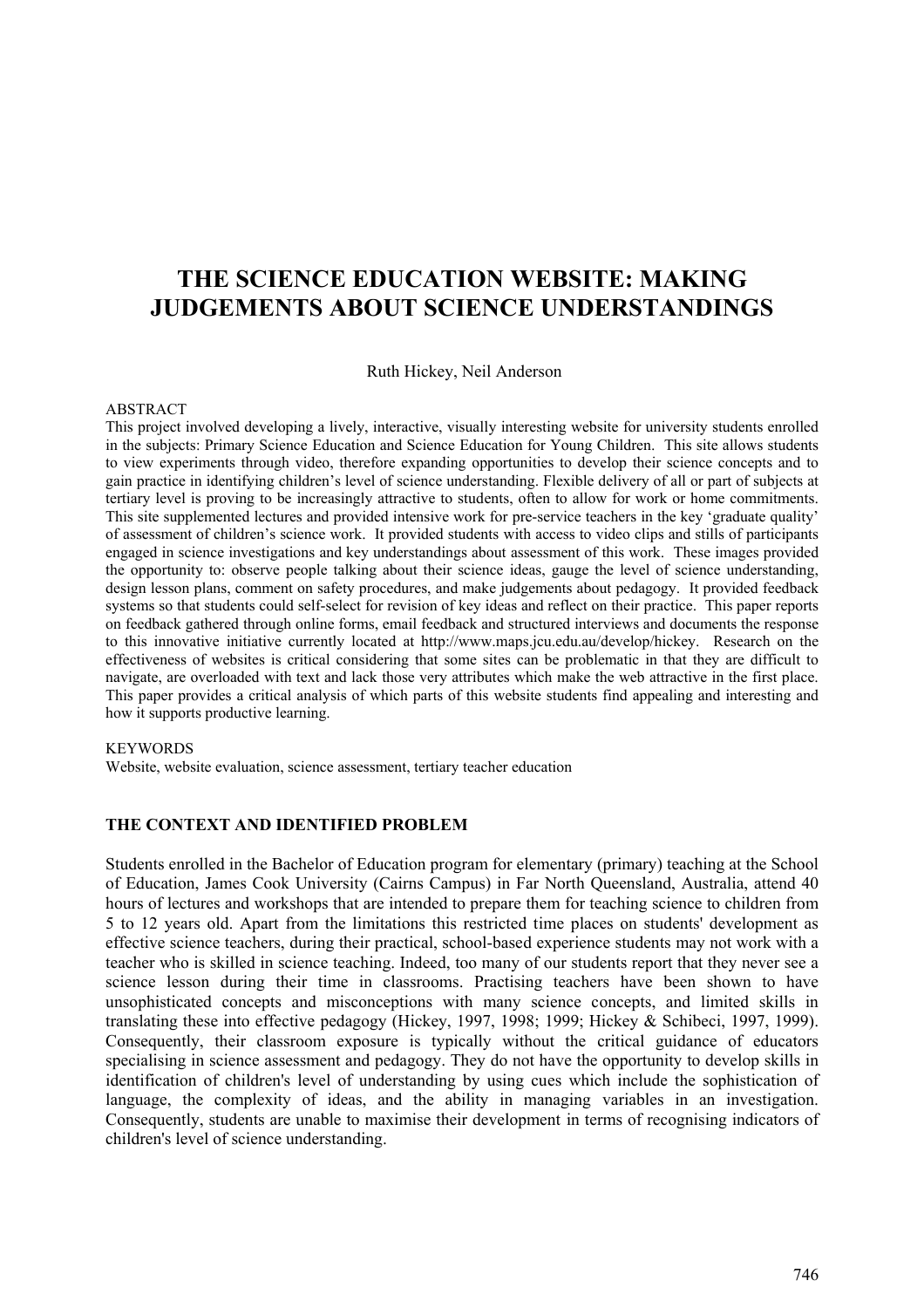Compounding this problem is students' typically low-level of science conceptual understanding (Kruger & Summers, 1989; Smith & Neale, 1989). Our predominantly female students have either not studied science, or their experience is limited to biology, and they report little exposure to the areas of natural and processed materials (chemistry), energy and change (physics) and working scientifically (science methodology). In addition, students at this early stage of their careers seem to focus on their presentation of the science activity (that is, the mechanics of preparing the equipment, sequencing the lesson, working out what to say) rather than on children's learning (making judgements about conceptual growth, facilitating children to develop more sophisticated understandings) that should result from the activity (Schibeci & Hickey, 1998).

These issues were the stimulus for the project "Science Education Web Site: Making Judgements About Science Understandings" (funded by a JCU Teaching and Learning Development Grant) to develop a website for students that would stimulate the depth to which they are able to reflect on the educational aspects of lessons, the intensity with which they critique pedagogy, and improve their awareness of the subtlety of cues they can use to evaluate children's understanding. The site would supplement their formal class time; augment their existing conceptual level of understanding about energy, materials and working scientifically; and help them focus on making judgements about children's learning rather than merely the activity itself. The website would also meet the needs of students for more flexible delivery (part of the university's strategic plan) due to part-time work, parenting responsibilities, and travel from outlying areas (JCU is a regional university). Web-based access was superior to the alternatives of provision of CDROM or VHS because of the need to reduce on-going costs such as handling and replacement. It was also made feasible by recent increases in Far North Queensland Internet transmission speeds, and easier-to-use software. Furthermore, current Australian education policy demands greater use of information communications technology (ICT), particularly within the context of online learning (Baskin and Anderson, 2002).

## **Designing the website**

The project's focus was not to supplement the extensive selection of science and science education related websites already accessible to students (comprising lesson planners and reproducible sheets, links to curriculum plans provided by local government departments such as environment, etc) but to design a site which was distinctive and engaging to its audience of enrolled science-education preservice teachers.

One design aspect was a focus on assessing children's learning, including suggestions on how to assess (e.g., questioning, observation, written work, interpreting graphic information). Reference was made to levels of conceptual development as described in the Queensland Schools Curriculum Council science syllabus and support documentation (2000, 2001), and a widely-used primary science kit was also included - documents that students are expected to use in Qld schools.

Another design consideration was to include video clips of enrolled students as presenters rather than professional actors. Site users would then have personal knowledge of co-students, who would become role models for tackling the challenges of video production, and using communication technology to contribute to a website. These are linked to the goals of JCU Graduate Qualities which specifies key skills in areas necessary to function as effective teachers and members of the educational community (including 1. design and plan engaging and effective learning experiences and programs; 2. incorporate information technology in learning and teaching activities; 3. promote learning by monitoring and assessing children's progress.)

A third aspect was to promote learning activities in areas identified as least well known by our typical student (i.e., natural and processed materials, energy and change and working scientifically). The final aspect was to attempt to overcome the "flat" feeling that staring at video clips seems to engender in the viewer. The design aspect here was to provide a more "natural feel" by mimicking face-to-face interaction during which people do not stare at the speakers' face continuously, but glance away to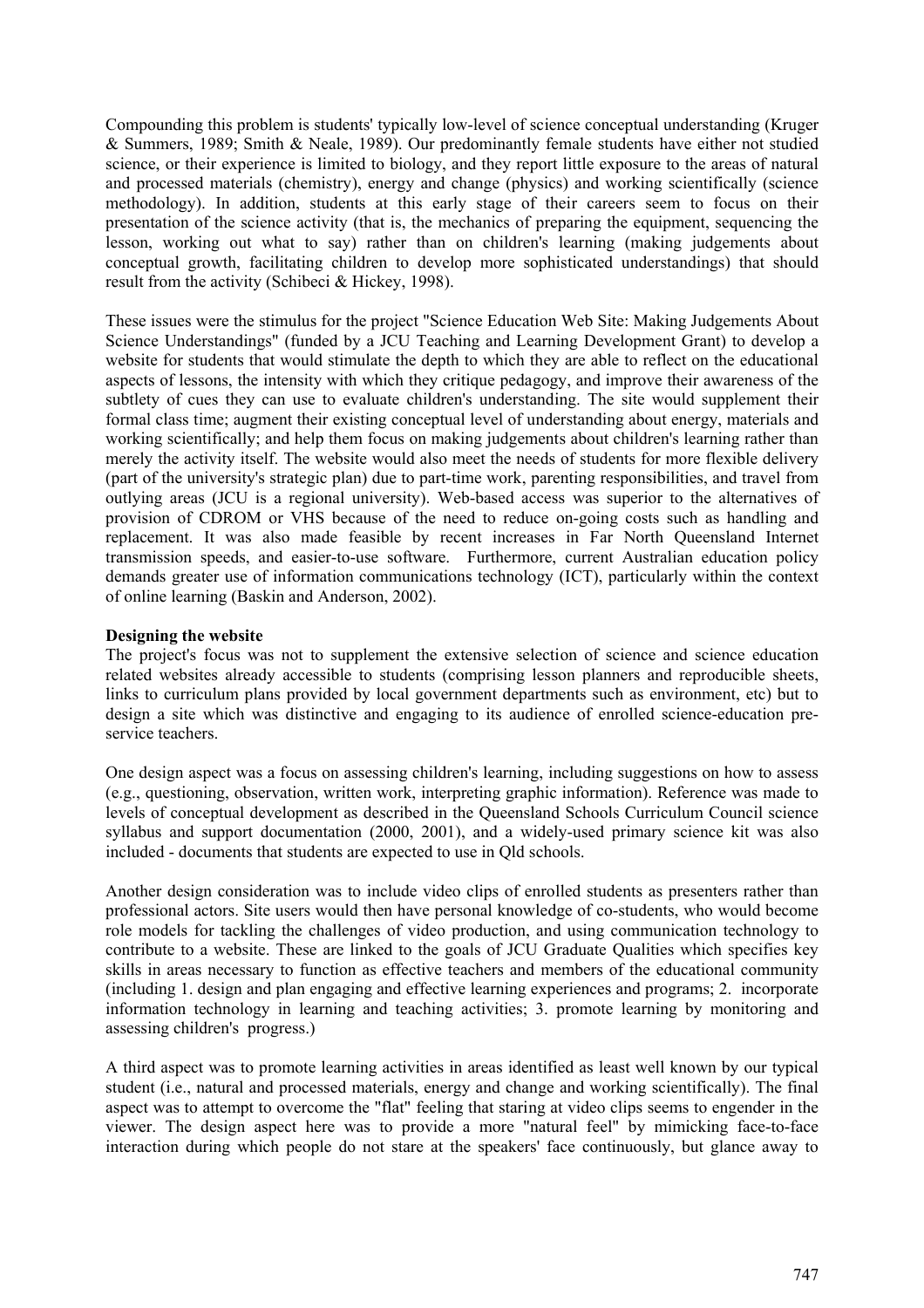something else momentarily, then return to the face. To achieve this, the video clip would be nested within text, so that the viewer could iterate between the changing face and fixed, supporting text.

In the researchers' view, some websites are problematic in that they are hard to navigate, are overloaded with text, and lack those very attributes that make the web so attractive in the first place. Many researchers have outlined problems with technical aspects of websites under headings such as navigation, logic and behaviour, operation, wording, layout and fonts, graphics and colour (Weinchenk 2003; Park & Noh 2002; Nielsen 2000; Elges, 2002) whereas others have concerned themselves with pedagogical issues such as content and usability (Barnd and Yu 2002; Thompson 2003; Oliver & Herrington 2003; Oliver 2000). Nielsen; Park and Noh and Elges emphasise the importance of simplicity as a key factor associated with successful websites. In response, to aid navigation, the site was simply constructed, with a home page showing nine presenters' faces and/or colourful views of intriguing equipment. Selecting one of the faces or a picture of an activity takes the user to the second level, which is a choice of three clips: introduction to the activity, the activity itself, and making judgements about learning. The site allows users to self-select for revision of key ideas, and a "print the text" option was included to encourage students to keep a hardcopy for use in their own planning and to reflect on practice. Recent studies support the view that online learning for teachers should contain explicit means whereby participants can reflect on practice (Anderson and Baskin, 2002).

The nine learning activities presented a range of concepts and ways of making judgements. Three are outlined in this paper. Phil talked about using a model truck to identify a relationship between the number of bolts (the truck's load) and how far a nail will move along a ruler (measuring device to infer force). He suggested the sorts of terms (force, speed) he would want students to use, and what type of graph they would produce. Nancy's site was also about working scientifically: setting up an investigation to classify substances that dissolve (e.g., sugar) from those than don't (e.g., plasticine) to develop concepts about solvents and solutes. Specific guidelines were given to assess children's skills in working scientifically (e.g., does the child know the reason we use a "control"?). Jane's site was about testing a range of materials (plastic, cotton handkerchief, curtain netting, aluminium foil) for their suitability in making a parachute. She described the type of terminology she would expect children to use at three levels of conceptual development (e.g., "at level for their suitability for making a parachute. She described the type of terminology she would expect children to use at three levels of conceptual development (e.g., "at level 4 I would expect a child to know …").

The website would support critical analysis to identify which aspects of web sites students found appealing, interesting, and which supported productive learning. This applied research will inform JCUwide practice in using web-based learning.

Students were invited to participate by the lecturer. Each signed a form clearing use of their image and included an understanding that participation would not affect their grading for the subject. Students attended an individual coaching session to develop understanding of acting for a camera (e.g., "continue to look at the camera for 2 seconds after you finish rather than looking at the director"). Filming on VHS was conducted on one day, with a camera operator, and one of the authors as director. Students generally reported they found the experience difficult, but very rewarding in terms of their understanding of science teaching, and how to use video. Raw footage was selected by one of the authors. Website development (Dreamweaver) and digital conversion of video (Final Cut Pro) was completed by the JCU media production unit.

## **RESEARCH METHODOLOGY**

The research design was in two parts: general and intensive. In the general mode, students were invited to provide feedback on the site's appeal (in terms of engagement) and productivity (in terms of its contribution to their development as teachers). In the intensive mode, 10 students were observed and interviewed while using the site, to provide feedback on technical aspects (e.g., ease of log on, navigation) and track usage patterns (the sequence of pages visited) to establish user profiles.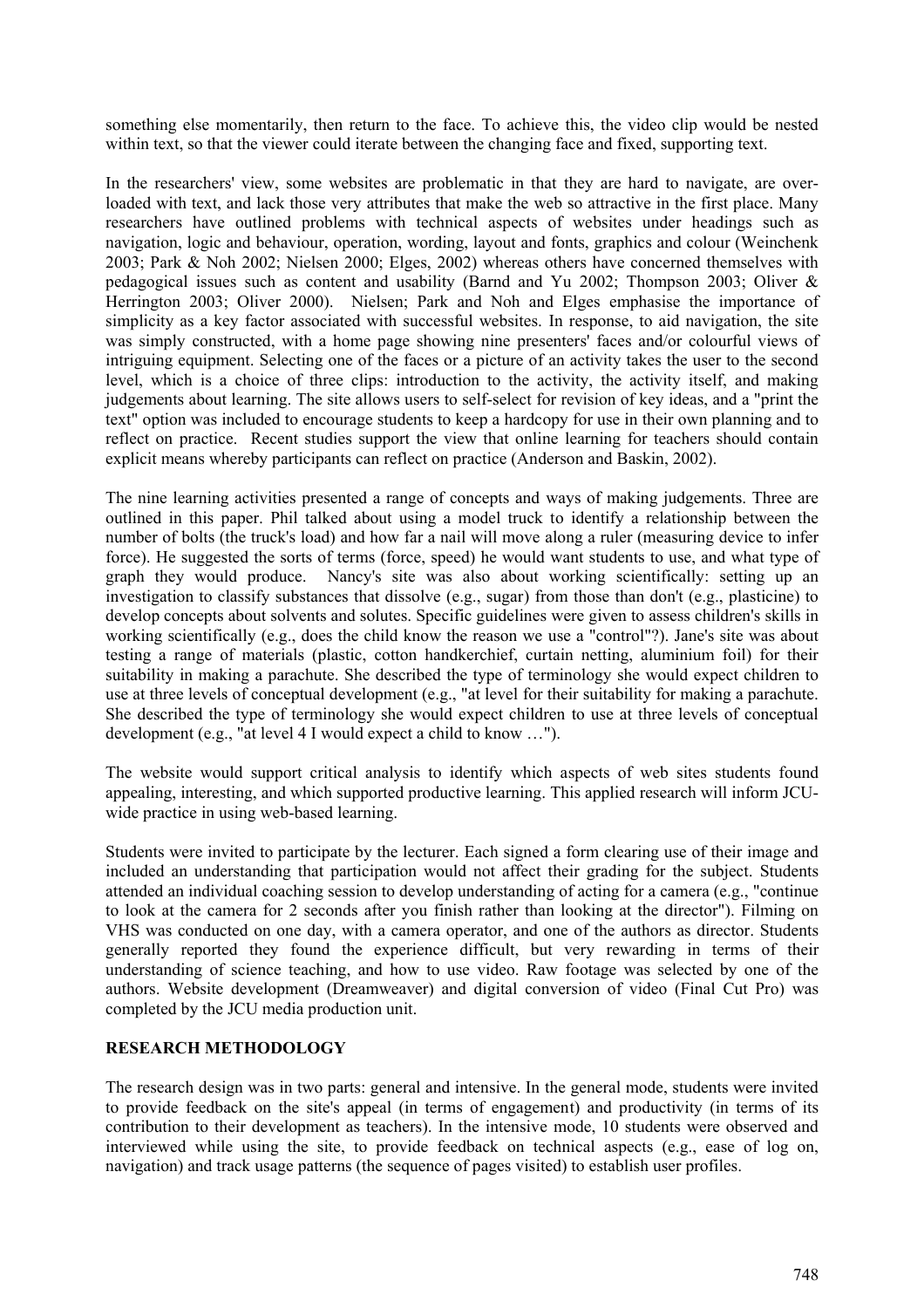These qualitative and quantitative data were used to generate general recommendations for web sites (e.g., the value of supporting text to engage learners) and specific recommendations for educational aspects (e.g., effectiveness of use of video clips of undergraduate teachers describing their planning to promote evaluations of levels of children's concept development).

The sample consisted of 37 students  $(27 - \text{general mode}, 10 - \text{intensive})$ , drawn from School of Education students at JCU Cairns campus enrolled in either Science Education (in their 3rd year of study) or in Information Technology (in their 4th year of study). These students were directly informed about the site (which was described as relevant to their studies) or responded to posters in the School's reception area inviting them to participate. All participated voluntarily and signed Informed Consent forms. General Feedback was anonymous. The majority (90%) used hardcopy and (10%) preferred the on-line response form. Users rated the website using a 5 point Likert scale. To increase parity between respondents understanding of the scale and what is meant by "1=poor" and "5=very good" a comment bank was supplied.

Students provided ratings for a range of factors relevant to this project. They were asked to rate navigation (How easy was it to navigate around the site?) and the mechanics of selecting alternative download speeds (How easy was the screen download speed you selected?). Questions also focused on how well the site supported science pedagogical development (How much did you learn about the learning activities? How relevant was this website to your needs as a pre-service teacher?), making judgements (How much did you learn about assessment decisions?) and children's development (How much did you learn about children's conceptual development in science concepts?). Specific questions asked about features of the site which could be modified in later versions of the site (How helpful was the support text for the video clips? How helpful was option to print the support text?) and some of the design foci (How relevant was it having JCU students present their own ideas?).

Ten students were involved in the second part of the research design: the intensive mode. The trained observer/interviewer worked side-by-side with participants while they used the site. The interview protocol included items the same as those used in the general mode, relating to engagement with the site (Which features were the most successful in engaging your interest?), learning (To what extent did the web site help you learn about evaluating understandings? Which features were most successful in helping you learn?). They tested the site for functionality (technical aspects) such as problems logging on, links that failed, screen sizing problems, differences between hi-resolution and low-res options, between on-campus and off-campus computers, Macintosh and PC, and download speed.

The observer used a Likert 5-point rating scale (from 1 "unacceptable" through 2 "can live with it", 3 "OK", 4 "good" and 5 "very good"). To improve rater reliability, each value was given examples of what users may say. For example, the choice for students' views about the speed and quality of the site ranged from 1 "very annoying and frustrating", to 2 "got a bit annoyed because most parts were a bit awkward but some were OK", 3 "good enough although some parts were a bit awkward", 4 "most parts were good", and 5 "very easy to use, no awkward parts at all". Ratings were also given for the educational value (1 "didn't learn anything at all" to 5 "learned very good stuff about science") and navigation (1 "couldn't get it to work at all" to 5 "I was always clear on what to do next").

As well, the observer/interviewer watched how they navigated, tracked their progress, and tallied the sequence of pages visited. This was recorded and sequenced onto a one-page chart. For example, a track may show a student first visited Invisible Solutions and watched the Introduction Video, then went to a linked page of Invisible Solutions Learning Activity and read the supporting text closely, then jumped to the Moving Trucks Introduction and replayed it twice and printed the text, etc). This aspect of the research was intended to describe which pages proved most engaging to users, which ones were least visited, and which aspects of the site (video clip, supporting text, print options, replay) were most accessed. This type of information will inform subsequent versions of the site. This may also help establish if the site supports a variety of user profiles, for example, those who work thoroughly through all pages in a section, to those who prefer an ad-hoc, serendipitous (grasshopper-style) approach.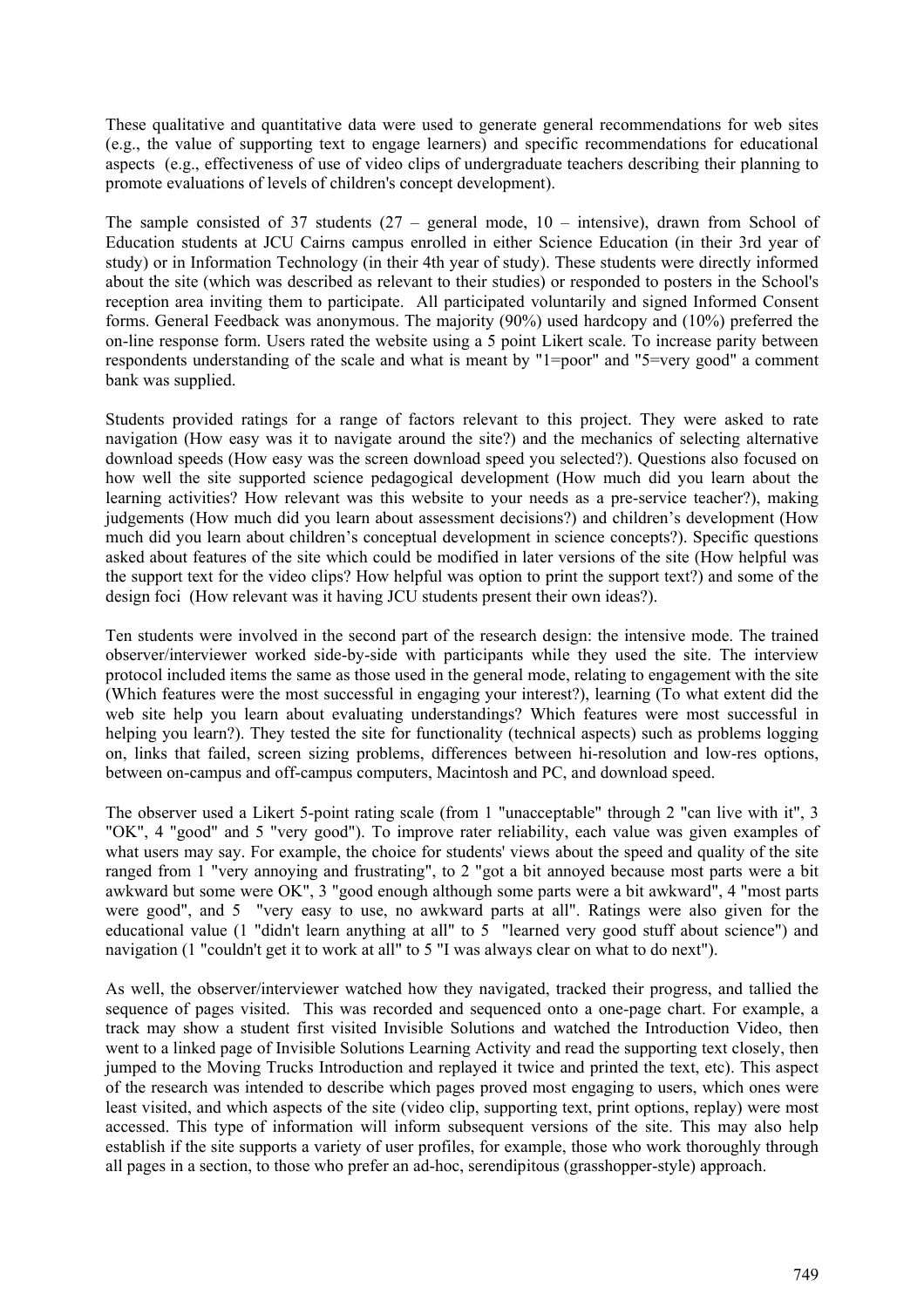Students in both general and intensive mode were asked for a general estimate of number of hours (ranges of 5-20, 20-50, 50, 50-100, or 100+ hours) to determine if there was an effect due to the familiarity with websites.

## **RESULTS**

| <b>Question</b>                                   | $\mathbf{1}$ | $\mathbf{2}$ | 3              | $\overline{\mathbf{4}}$ | 5              | N/A |
|---------------------------------------------------|--------------|--------------|----------------|-------------------------|----------------|-----|
| 1. How easy was it to navigate around the site?   |              |              |                |                         |                |     |
|                                                   |              |              |                | 13                      | 12             | 2   |
| 2. How easy was the screen download speed you     |              |              |                |                         |                |     |
| selected?                                         |              |              | 3              | 11                      | 10             | 2   |
| 3. How much did you learn about learning          |              |              |                |                         |                |     |
| activities?                                       |              |              | 5              | 14                      | 6              | 2   |
| 4. How much did you learn about assessment        |              |              | 3              | 16                      | 7              |     |
| decisions?                                        |              |              |                |                         |                |     |
| 5. How helpful was the support text for the video |              |              |                |                         |                |     |
| clips?                                            |              |              | 4              | 14                      | 8              |     |
| 6. How helpful was the option to print the        | 1            |              | 2              | 10                      | 11             | 3   |
| support text?                                     |              |              |                |                         |                |     |
| 7. How much did you learn about children's        | 1            |              | 9              | 14                      | $\overline{2}$ |     |
| conceptual development in science concepts?       |              |              |                |                         |                |     |
| 8. How relevant was this website to your needs as |              |              | $\overline{4}$ | 12                      | 10             |     |
| a pre-service teacher?                            |              |              |                |                         |                |     |
| 9. How relevant was it having JCU students        |              |              | 3              | 13                      | 9              |     |
| present their own ideas?                          |              |              |                |                         |                |     |
| 10. How engaging did you find the website?        |              |              | 7              | 12                      | 7              |     |
| 11. How interesting did you find the web site?    |              |              | 5              | 15                      | 7              |     |

# Table 1. General mode - evaluation of the site

1 "unacceptable", 2 "can live with it", 3 "OK", 4 "good" and 5 "very good"

# **General Mode**

Of the population who could be expected to provide feedback about the site (all 160 students enrolled in science education and information technology) 27 completed the feedback form. Not all students who visited the site completed feedback. Consequently, results are not generalisable to the population. Of those who did respond, some aspects are very informative and provide direction for further development of this particular site, and sites in general in an educational setting.

The majority of students (96%) found the site engaging with ratings ranging from the middle to very good. Only one student rated the site at below the midpoint range. All of the students found the site to be interesting with 100% of respondents falling within the midpoint to very good range. The 27 students rated all areas very positively, with 'ease of navigation' being the most outstanding result with 100% of respondents choosing the good to very good range as their response. Perhaps the most negative response was to the question 'How much did you learn about children's conceptual development in science concepts?' In this area 41% of students rated the site from the midpoint to unacceptable. In some ways this response could be anticipated considering the limitations of learning about children's development from a website compared to learning from direct observations of children engaging with science activities. The group rated the download speed favorably as most of the students used the university broadband system. Users on narrow bandwidth modem connections rated the site as unacceptable (1 student) to OK (2 students). Although the site offers different size video files and formats, even the smallest files can download at frustratingly slow speeds via modem connections. In Australia many home users in larger cities are connecting to cable, whereas in country areas many users are opting for ADSL or satellite connections. Nevertheless, slow modem connections will continue to be a problem for many Australian users for quite some time.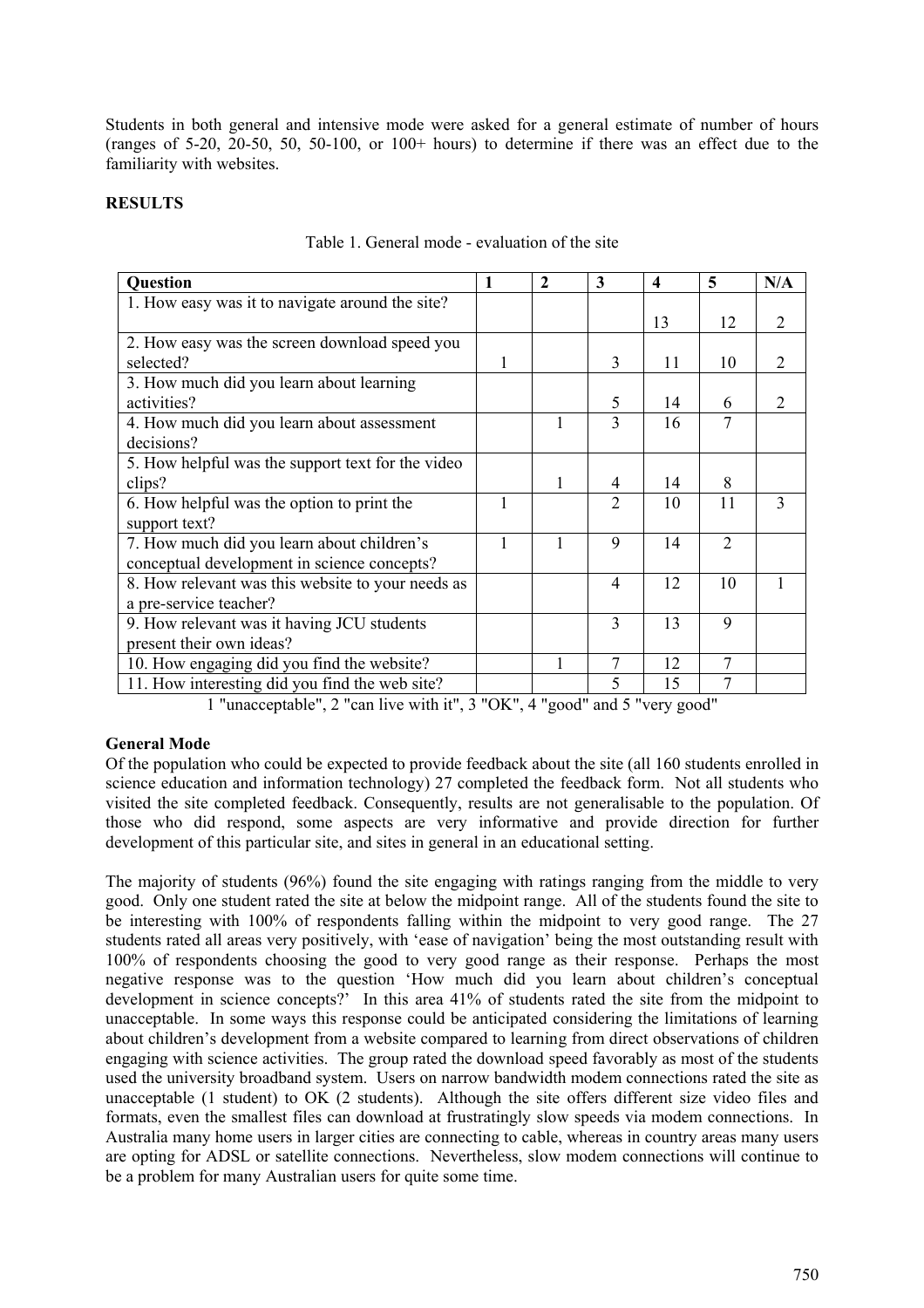### **Intensive mode**

Results from the 10 students observed and interviewed are presented in three sections: connection and speed, site quality and educational value.

#### *Connection and speed*

The majority of the 10 users involved in the intensive feedback mode (90%) were experienced web users who reported spending more than 100 hours prior experience in web browsing. All of the respondents rated the ease of connection and linking to the site at level 5 (very good). All of the users except one reported the download speeds to be excellent, even at high resolutions. Only one student reported that the download speeds were prohibitively slow and this is not surprising considering that this student was the only one that accessed the site via an external modem link.

#### *Site quality*

Reaction to the general layout of the site was mixed, although the majority (60%) rated this aspect at mid to high levels. Positive comments included: 'The text beside the video was a good idea as it can be read while the video is loading' and 'supporting text within the video was very helpful'. Negative comments were 'Links once visited fade into the background colour' and 'everything is too blue on the homepage – more contrast is needed'. Ease of navigation (as in the general mode) was rated highly with 70% placed in the mid to high range. Some students felt that the navigation bar would be better placed at the side of the page where it would be always visible rather than at the bottom of the page. All respondents reported that the necessity to select the resolution and player for each clip to be annoying and suggested that the choice be made once only, with the preference being applied automatically from then on. Common general comments about the quality of the site were very positive such as 'very professional', 'great' and 'really good'. Some negative comments included 'all typographical errors should be corrected' and 'some speakers sounded boring and lacking in confidence' and 'the variation in sound levels of the clips should be rectified'.

### *Educational value*

Most respondents (90%) reported that the educational value of the site was high and that they would return to the site to use it in their teaching. Comments included 'good ideas on teaching and assessment, and shows a strong connection to syllabus documents' and 'would like to return to this when I'm teaching to check on methods'. Students felt that the print option was useful as they could limit the time that they spent on the web. The site was also shown to a cohort of 50 practicing teachers at a professional development workshop. Many of these teachers subsequently reported using the website to inform their teaching.

## **CONCLUSIONS**

Students reported various reasons for using this website including a love of science, recognizing a weakness in their knowledge and preparation, or even wanting to see themselves or their friends on the web. The resulting levels of engagement varied in accordance with both the intensity of the reason for initial access to the site and the diversity of other educational needs that the site may satisfy. This initial examination of data demonstrates the value of user feedback to provide information that will substantially inform the modification and further development of a site that has been positively received by pre-service and practicing teachers. Although only 10 users were involved in the intensive feedback and observation sessions, the feedback gained was found to be very useful in planning for changes to the site. Thompson (2003) and Nielsen (2000) concluded that even 5 users undergoing intensive observation and interviews can identify 85% of problems with a website. Tertiary educators should be aware of the multitude of factors that can enhance or detract from the value of a website and although, in this study, most of the respondents were familiar with websites and various means of navigation, not all students had this level of experience, even in third and fourth year of their tertiary courses. Therefore, the assumption should not be made that all students will be able to successfully engage with websites, especially if concerted efforts are not made to closely examine features of websites as they appear to users and to use these research results to modify and improve such sites.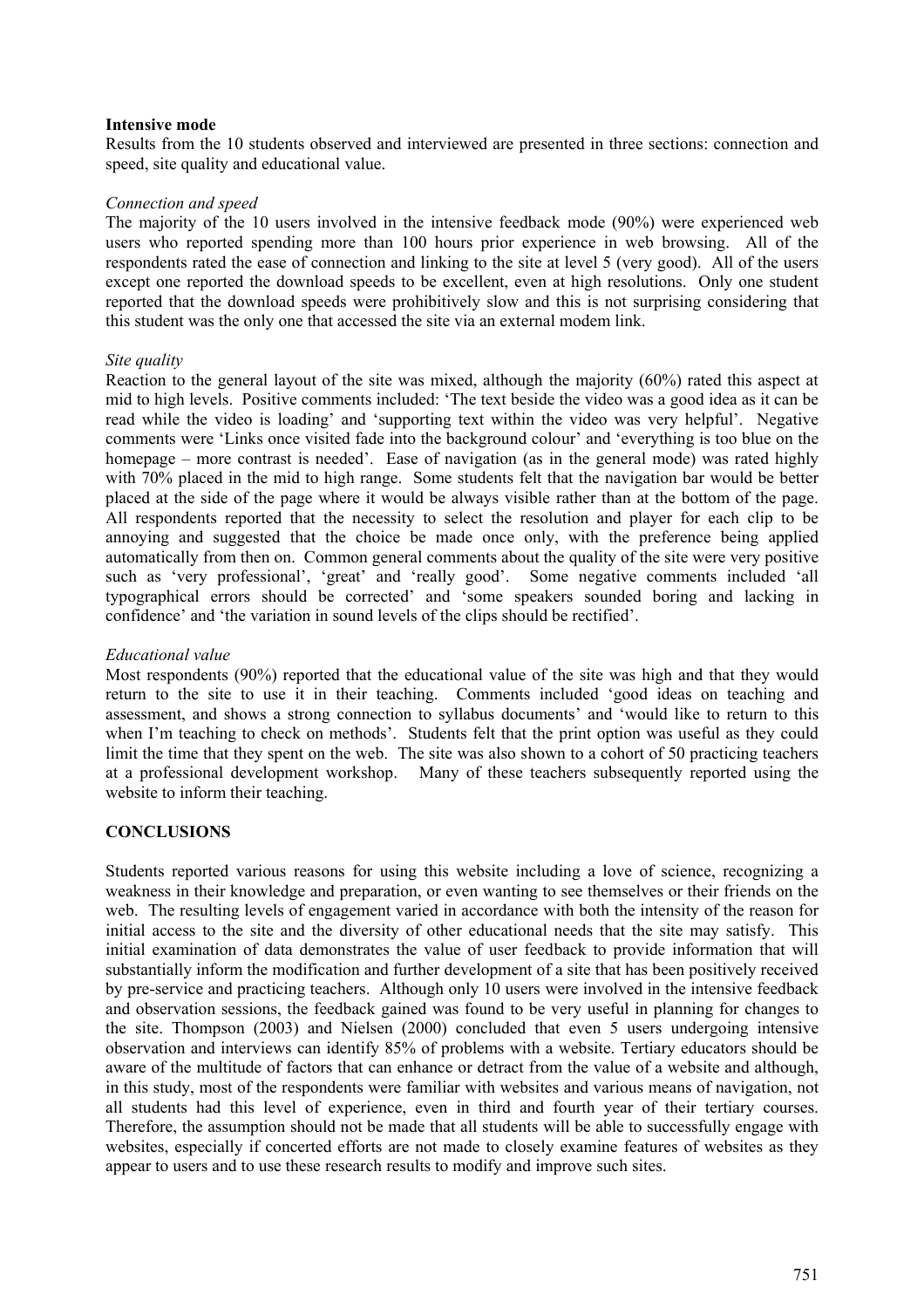Furthermore, the intensive use of video in the website was seen as a disadvantage when using the site on a modem connection but an advantage when using broadband. All students had access to broadband connections via the university labs, but those without private broadband connections felt restricted by having quality access only during the times they attended university. Nielsen (2000) argues that highend media such as video should only be used when it truly adds value by showing something that can't be otherwise presented. In this case video enabled the pre-service teachers to observe experiments and make judgments about levels of conceptual understanding that would normally only be possible during their time spent in schools. A major pedagogical advantage of the site is that the content i.e. students conducting experiments and assessing the learning outcomes, is clearly linked to activities in the world of professional practice outside of the university. Herrington and Oliver (2003, p.62) conclude that, "authentic activities have real world relevance and match as nearly as possible real world tasks of professionals in practice rather than decontextualised or classroom based tasks". Finally, involving the pre-service teachers in the construction of the site afforded problem-based learning and engendered 'ownership' of the site.

# **REFERENCES**

Anderson, N. and Baskin, C. (2002). Can we leave it to chance? New Learning Technologies and the Problem of Professional Competence." International Education Journal, Dec 3, (3), 126-137.

Barnd, S. & Yu, C. (2002). Creating an effective website. JOPERD – The Journal of Physical Education, Recreation and Dance. 73, (5). 11-16.

Baskin C. & Anderson, N. (2002). The online classroom: A self-actualising theme park or a trial by multimedia? Australian Journal of Computers in Education, July, in press.

Elges, M. (2002). Website redesign: when it's time for a change. The CPA Journal, 72, (6). 15-16.

Herrington, J., Oliver, R. & Reeves, C. (2003). Patterns of engagement in authentic online learning environments. Australian Journal of Educational Technology, 19 (1), 59-71.

Hickey, R. (1997). Evaluating students' science work: The importance of what you know. Published on the Australian Association of Research in Education web site for the annual AARE conference, Brisbane, 28 Nov - 4 December, 1997. http://www.aare.edu.au/97pap/hickr255.htm

Hickey, R. (1998). Making judgements about student's science work: Teacher's concepts and how they help and hinder. In Rennie, L. J. (Ed.) Proceedings of the 23rd annual conference of the Western Australian Science Education Association, pp. 35-42. Perth, Australia: Curtin University of Technology.

Hickey, R. (1999). Doctoral Thesis The Influence of Teachers' Content Knowledge and Pedagogical Content Knowledge in Science When Judging Students' Science Work. Perth, Australia: Curtin University of Technology.

Hickey, R., & Schibeci, R. (1997). What is the role of content in primary school science? Investigating, 13 (1), pp. 10-13.

Hickey, R., & Schibeci, R.A. (1999). The attraction of magnetism. Physics Education, 34 (6), pp. 383- 388.

Kruger, C., & Summers, M. (1989). An investigation of some primary teachers' understanding of changes in materials. School Science Review, 71(255), 17-27.